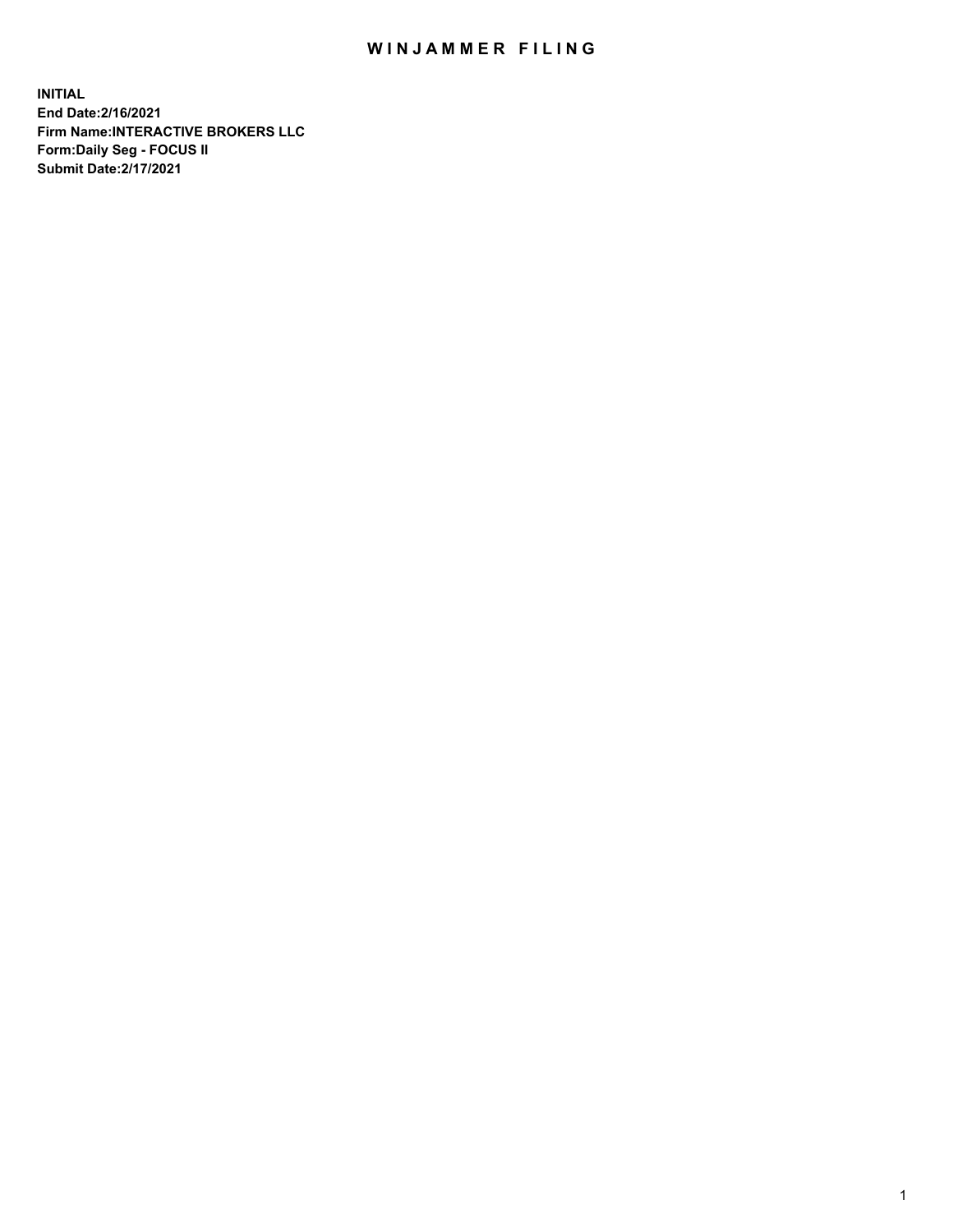**INITIAL End Date:2/16/2021 Firm Name:INTERACTIVE BROKERS LLC Form:Daily Seg - FOCUS II Submit Date:2/17/2021 Daily Segregation - Cover Page**

| Name of Company                                                                                                                                                                                                                                                                                                               | <b>INTERACTIVE BROKERS LLC</b>                                                            |  |
|-------------------------------------------------------------------------------------------------------------------------------------------------------------------------------------------------------------------------------------------------------------------------------------------------------------------------------|-------------------------------------------------------------------------------------------|--|
| <b>Contact Name</b>                                                                                                                                                                                                                                                                                                           | James Menicucci                                                                           |  |
| <b>Contact Phone Number</b>                                                                                                                                                                                                                                                                                                   | 203-618-8085                                                                              |  |
| <b>Contact Email Address</b>                                                                                                                                                                                                                                                                                                  | jmenicucci@interactivebrokers.c<br><u>om</u>                                              |  |
| FCM's Customer Segregated Funds Residual Interest Target (choose one):<br>a. Minimum dollar amount: ; or<br>b. Minimum percentage of customer segregated funds required:% ; or<br>c. Dollar amount range between: and; or<br>d. Percentage range of customer segregated funds required between: % and %.                      | $\overline{\mathbf{0}}$<br>0<br>155,000,000 245,000,000<br>0 <sub>0</sub>                 |  |
| FCM's Customer Secured Amount Funds Residual Interest Target (choose one):<br>a. Minimum dollar amount: ; or<br>b. Minimum percentage of customer secured funds required:%; or<br>c. Dollar amount range between: and; or<br>d. Percentage range of customer secured funds required between:% and%.                           | <u>0</u><br>$\overline{\mathbf{0}}$<br>80,000,000 120,000,000<br>00                       |  |
| FCM's Cleared Swaps Customer Collateral Residual Interest Target (choose one):<br>a. Minimum dollar amount: ; or<br>b. Minimum percentage of cleared swaps customer collateral required:%; or<br>c. Dollar amount range between: and; or<br>d. Percentage range of cleared swaps customer collateral required between:% and%. | <u>0</u><br>$\underline{\mathbf{0}}$<br>$\underline{0}$ $\underline{0}$<br>0 <sub>0</sub> |  |

Attach supporting documents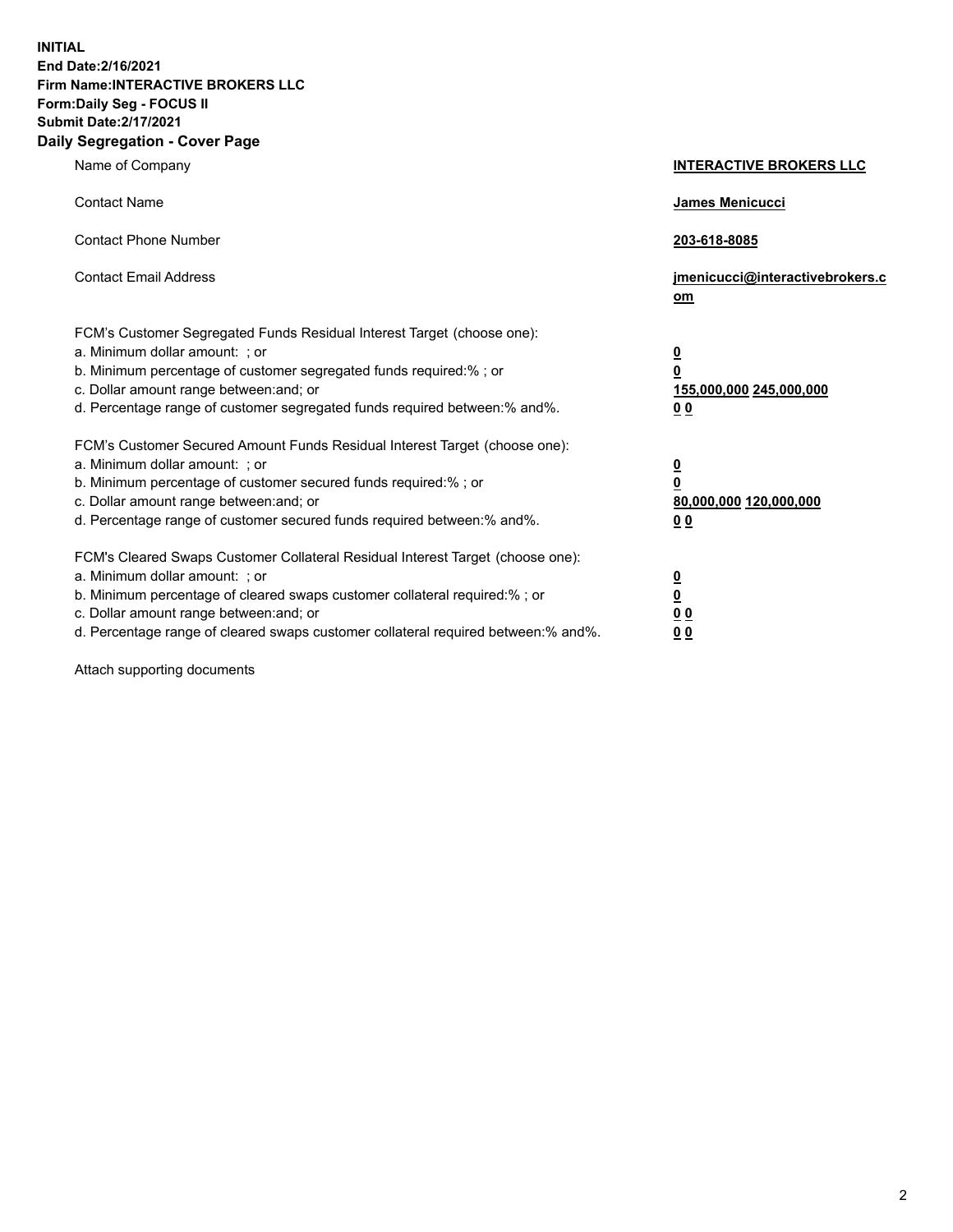**INITIAL End Date:2/16/2021 Firm Name:INTERACTIVE BROKERS LLC Form:Daily Seg - FOCUS II Submit Date:2/17/2021 Daily Segregation - Secured Amounts**

## Foreign Futures and Foreign Options Secured Amounts Amount required to be set aside pursuant to law, rule or regulation of a foreign government or a rule of a self-regulatory organization authorized thereunder **0** [7305] 1. Net ledger balance - Foreign Futures and Foreign Option Trading - All Customers A. Cash **488,386,358** [7315] B. Securities (at market) **0** [7317] 2. Net unrealized profit (loss) in open futures contracts traded on a foreign board of trade **27,557,340** [7325] 3. Exchange traded options a. Market value of open option contracts purchased on a foreign board of trade **114,549** [7335] b. Market value of open contracts granted (sold) on a foreign board of trade **-10,255** [7337] 4. Net equity (deficit) (add lines 1. 2. and 3.) **516,047,992** [7345] 5. Account liquidating to a deficit and account with a debit balances - gross amount **4,206** [7351] Less: amount offset by customer owned securities **0** [7352] **4,206** [7354] 6. Amount required to be set aside as the secured amount - Net Liquidating Equity Method (add lines 4 and 5) **516,052,198** [7355] 7. Greater of amount required to be set aside pursuant to foreign jurisdiction (above) or line 6. **516,052,198** [7360] FUNDS DEPOSITED IN SEPARATE REGULATION 30.7 ACCOUNTS 1. Cash in banks A. Banks located in the United States **45,221,767** [7500] B. Other banks qualified under Regulation 30.7 **0** [7520] **45,221,767** [7530] 2. Securities A. In safekeeping with banks located in the United States **324,996,750** [7540] B. In safekeeping with other banks qualified under Regulation 30.7 **0** [7560] **324,996,750** [7570] 3. Equities with registered futures commission merchants A. Cash **0** [7580] B. Securities **0** [7590] C. Unrealized gain (loss) on open futures contracts **0** [7600] D. Value of long option contracts **0** [7610] E. Value of short option contracts **0** [7615] **0** [7620] 4. Amounts held by clearing organizations of foreign boards of trade A. Cash **0** [7640] B. Securities **0** [7650] C. Amount due to (from) clearing organization - daily variation **0** [7660] D. Value of long option contracts **0** [7670] E. Value of short option contracts **0** [7675] **0** [7680] 5. Amounts held by members of foreign boards of trade A. Cash **256,731,461** [7700] B. Securities **0** [7710] C. Unrealized gain (loss) on open futures contracts **18,729,366** [7720] D. Value of long option contracts **114,549** [7730] E. Value of short option contracts **-10,255** [7735] **275,565,121** [7740] 6. Amounts with other depositories designated by a foreign board of trade **0** [7760] 7. Segregated funds on hand **0** [7765] 8. Total funds in separate section 30.7 accounts **645,783,638** [7770] 9. Excess (deficiency) Set Aside for Secured Amount (subtract line 7 Secured Statement Page 1 from Line 8) **129,731,440** [7380] 10. Management Target Amount for Excess funds in separate section 30.7 accounts **80,000,000** [7780] 11. Excess (deficiency) funds in separate 30.7 accounts over (under) Management Target **49,731,440** [7785]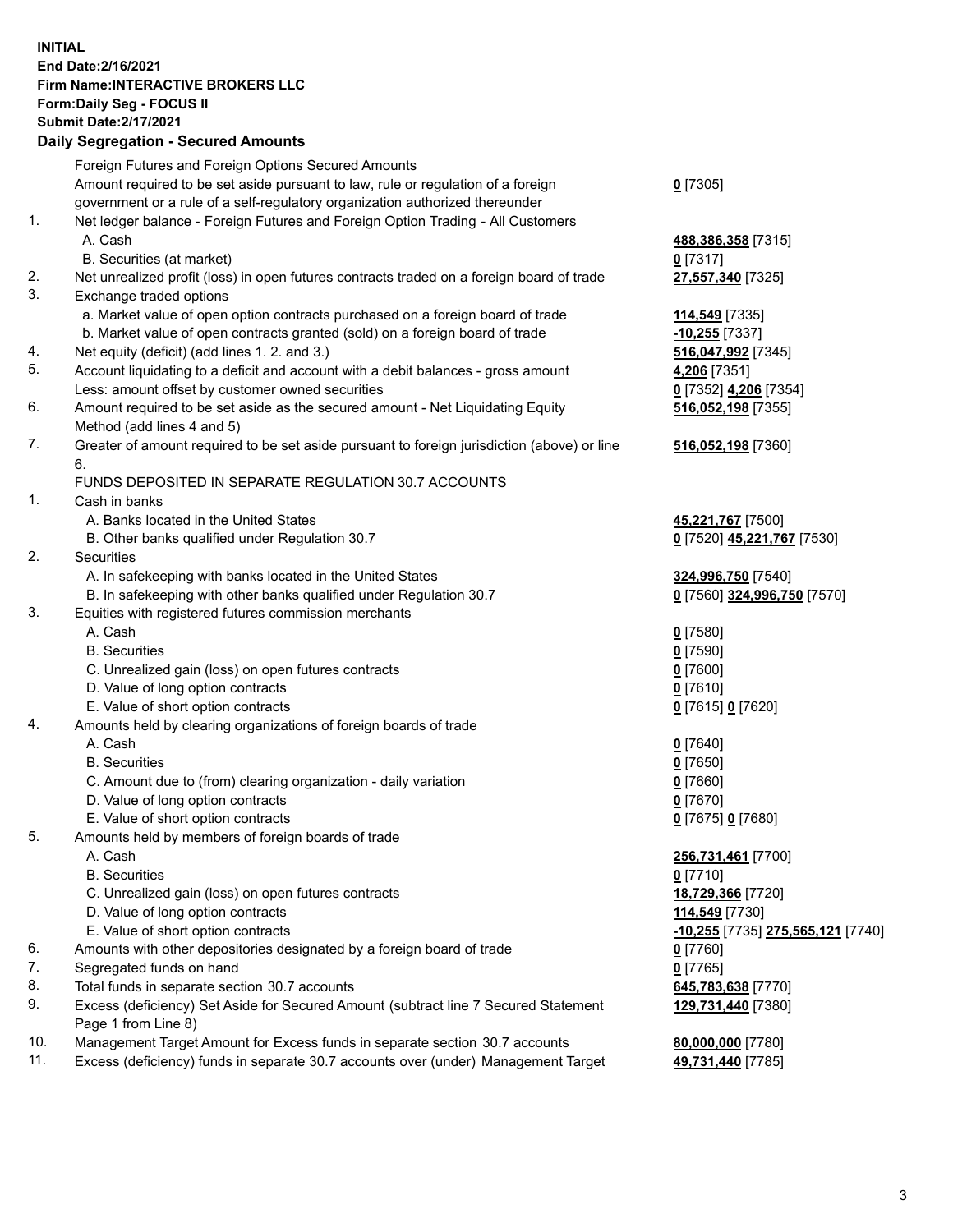**INITIAL End Date:2/16/2021 Firm Name:INTERACTIVE BROKERS LLC Form:Daily Seg - FOCUS II Submit Date:2/17/2021 Daily Segregation - Segregation Statement** SEGREGATION REQUIREMENTS(Section 4d(2) of the CEAct) 1. Net ledger balance A. Cash **5,648,758,296** [7010] B. Securities (at market) **0** [7020] 2. Net unrealized profit (loss) in open futures contracts traded on a contract market **368,552,112** [7030] 3. Exchange traded options A. Add market value of open option contracts purchased on a contract market **311,027,427** [7032] B. Deduct market value of open option contracts granted (sold) on a contract market **-271,446,593** [7033] 4. Net equity (deficit) (add lines 1, 2 and 3) **6,056,891,242** [7040] 5. Accounts liquidating to a deficit and accounts with debit balances - gross amount **3,300,071** [7045] Less: amount offset by customer securities **0** [7047] **3,300,071** [7050] 6. Amount required to be segregated (add lines 4 and 5) **6,060,191,313** [7060] FUNDS IN SEGREGATED ACCOUNTS 7. Deposited in segregated funds bank accounts A. Cash **1,902,343,696** [7070] B. Securities representing investments of customers' funds (at market) **1,948,452,445** [7080] C. Securities held for particular customers or option customers in lieu of cash (at market) **0** [7090] 8. Margins on deposit with derivatives clearing organizations of contract markets A. Cash **502,309,112** [7100] B. Securities representing investments of customers' funds (at market) **1,865,165,477** [7110] C. Securities held for particular customers or option customers in lieu of cash (at market) **0** [7120] 9. Net settlement from (to) derivatives clearing organizations of contract markets **3,226,104** [7130] 10. Exchange traded options A. Value of open long option contracts **310,884,691** [7132] B. Value of open short option contracts **-271,451,458** [7133] 11. Net equities with other FCMs A. Net liquidating equity **0** [7140] B. Securities representing investments of customers' funds (at market) **0** [7160] C. Securities held for particular customers or option customers in lieu of cash (at market) **0** [7170] 12. Segregated funds on hand **0** [7150] 13. Total amount in segregation (add lines 7 through 12) **6,260,930,067** [7180] 14. Excess (deficiency) funds in segregation (subtract line 6 from line 13) **200,738,754** [7190] 15. Management Target Amount for Excess funds in segregation **155,000,000** [7194] **45,738,754** [7198]

16. Excess (deficiency) funds in segregation over (under) Management Target Amount Excess